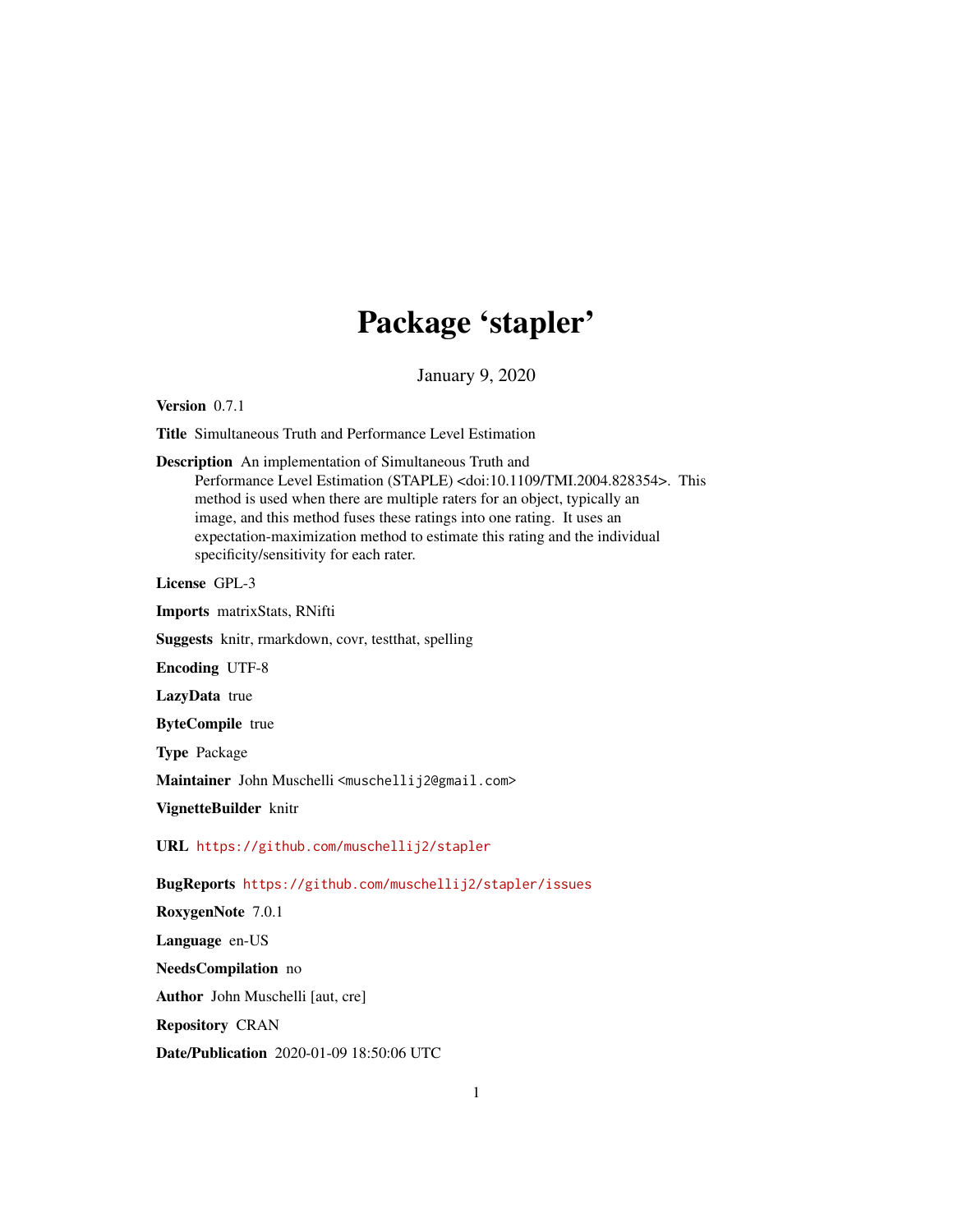### <span id="page-1-0"></span>R topics documented:

| Index | -8 |
|-------|----|
|       |    |
|       |    |
|       |    |
|       |    |
|       |    |

#### staple *Generic STAPLE Algorithm*

#### Description

Tries to do the correct STAPLE algorithm (binary/multi-class) for the type of input (array/matrix/list of images/filenames of images)

#### Usage

```
steple(x, ..., set\_orient = FALSE)## Default S3 method:
staple(x, ..., set_orient = FALSE)
## S3 method for class 'list'
staple(x, ..., set_orient = FALSE)
## S3 method for class 'character'
staple(x, ..., set_orient = FALSE)
## S3 method for class 'array'
staple(x, ..., set_orient = FALSE)
```
#### Arguments

| X          | a nxr matrix where there are n raters and r elements rated, a list of images, or a<br>character vector. Note, readn't f t is used for image filenames |
|------------|-------------------------------------------------------------------------------------------------------------------------------------------------------|
| $\cdots$   | Options for STAPLE, see staple_bin_mat and staple_multi_mat                                                                                           |
| set orient | Should the orientation be set to the same if $x$ is a set of images, including<br>niftiImages.                                                        |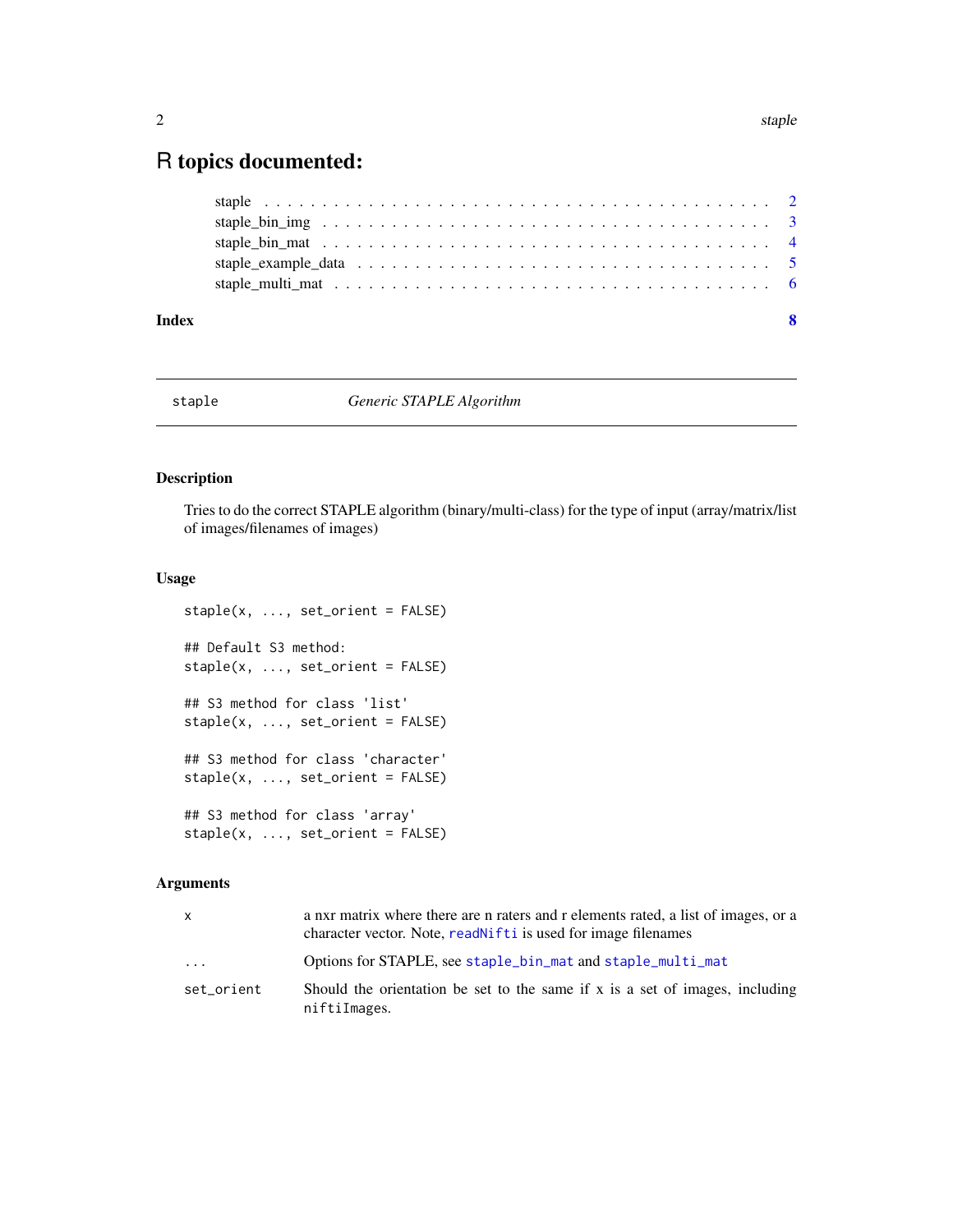<span id="page-2-0"></span>staple\_bin\_img *Run STAPLE on a set of nifti images*

#### Description

Run STAPLE on a set of nifti images

#### Usage

```
staple_bin_img(x, set_orient = FALSE, verbose = TRUE, ...)
```

```
staple_multi_img(x, set_orient = FALSE, verbose = TRUE, ...)
```
#### Arguments

| X          | Character vector of filenames or list of arrays/images                    |
|------------|---------------------------------------------------------------------------|
| set_orient | Should the orientation be set to the same if the images are niftill mages |
| verbose    | print diagnostic messages                                                 |
| $\ddotsc$  | Additional arguments to staple_bin_mat                                    |

#### Value

A list similar to [staple\\_bin\\_mat](#page-3-1), but has a resulting image

#### Examples

```
n = 5r = 1000x = \text{lapply}(\text{seq}(n)), function(i) {
  x = rbinom(n = r, size = 1, prob = 0.5)
   array(x, dim = c(10, 10, 10))})
staple_out = staple_bin_img(x, set_orient = FALSE)
n = 5r = 1000x = \text{lapply}(\text{seq}(n)), function(i) {
   x = rbinom(n = r, size = 5, prob = 0.5)
   array(x, dim = c(10, 10, 10))})
staple_out = staple_multi_img(x, set_orient = FALSE)
```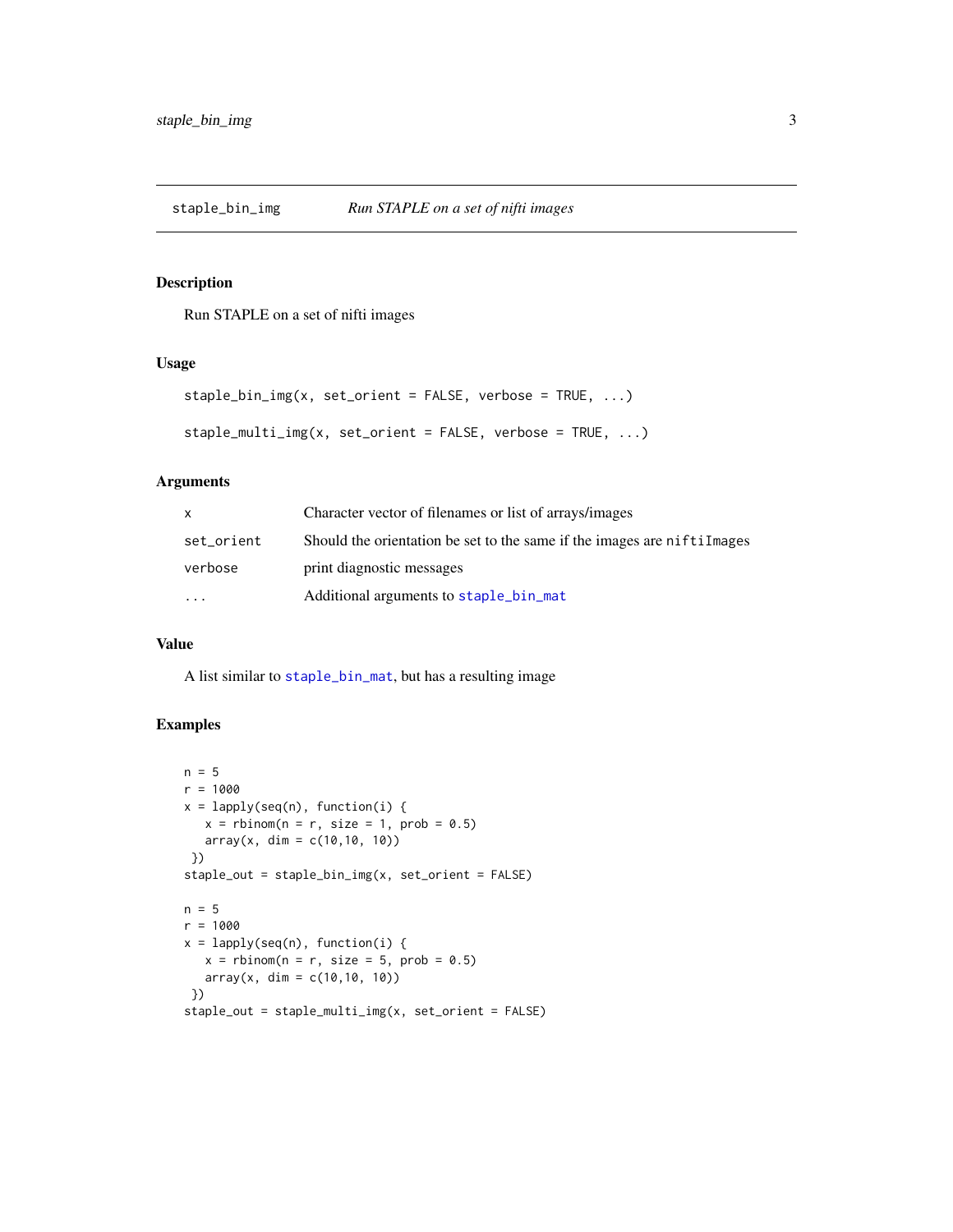<span id="page-3-1"></span><span id="page-3-0"></span>

#### Description

STAPLE on binary matrix

#### Usage

```
staple_bin_mat(
 x,
 sens_init = 0.99999,
 spec\_init = 0.99999,max\_iter = 10000,
 tol = .Machine$double.eps,
 prior = "mean",
 verbose = TRUE,
  trace = 10,
 drop_all_same = FALSE
\mathcal{L}
```
#### Arguments

| x             | a nxr matrix where there are n raters and r elements rated                                                   |
|---------------|--------------------------------------------------------------------------------------------------------------|
| sens_init     | Initialize parameter for sensitivity (p)                                                                     |
| spec_init     | Initialize parameter for specificity (q)                                                                     |
| max_iter      | Maximum number of iterations to run                                                                          |
| tol           | Tolerance for convergence                                                                                    |
| prior         | Either "mean" or a vector of prior probabilities,                                                            |
| verbose       | print diagnostic messages                                                                                    |
| trace         | Number for modulus to print out verbose iterations                                                           |
| drop_all_same | drop all records where they are all the same. DO NOT use in practice, only for<br>validation of past results |

#### Value

List of output sensitivities, specificities, and vector of probabilities

#### Examples

```
n = 5r = 1000
sens = c(0.8, 0.9, 0.8, 0.5, 0.8)
spec = c(0.9, 0.75, 0.99, 0.98, 0.92)
suppressWarnings(RNGversion("3.5.0"))
```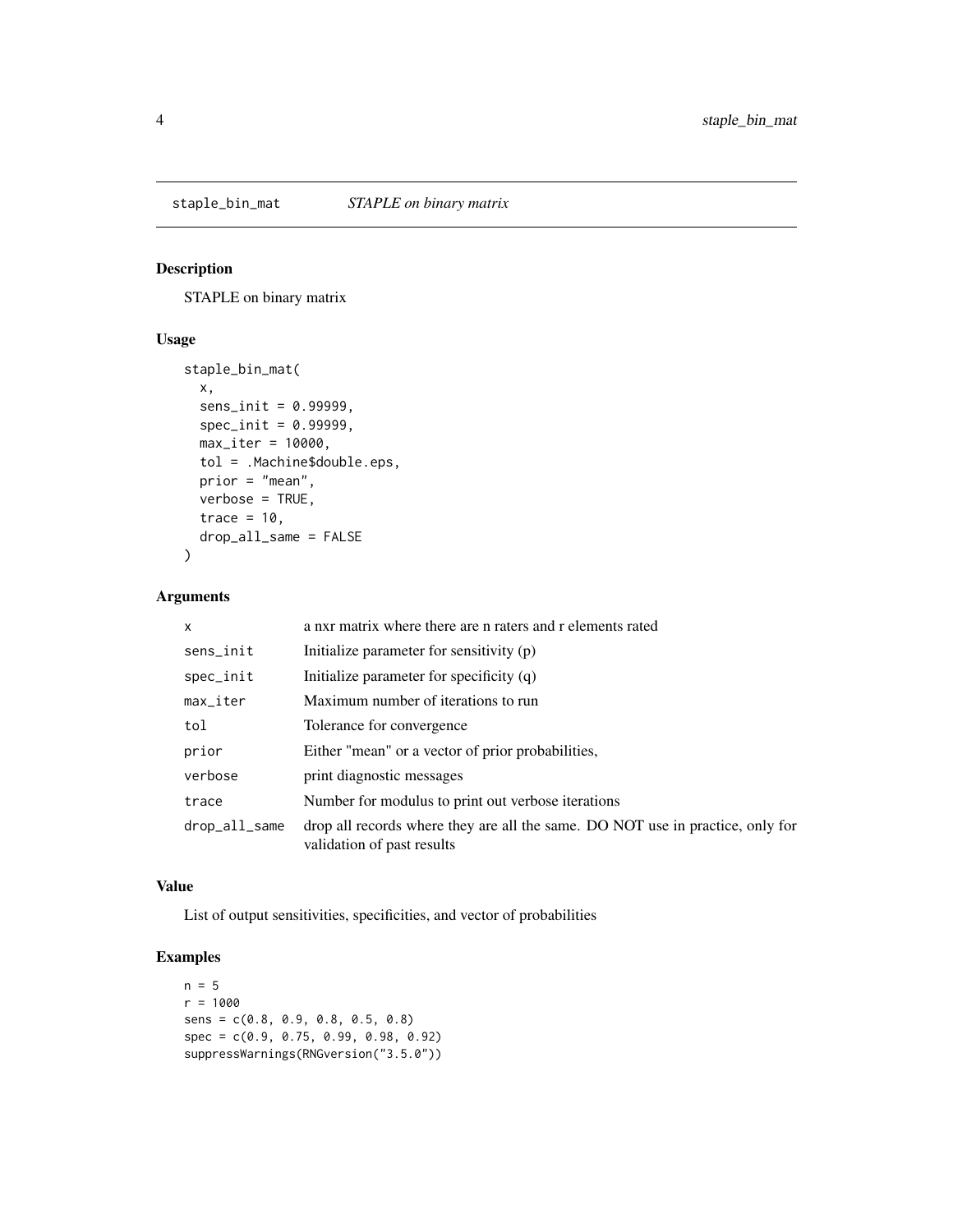```
set.seed(20171120)
n_1 = 200n_0 = r - n_1truth = c(rep(\emptyset, n_0), rep(1, n_1))pred_1 = rbinom(n = n, size = n_1, prob = sens)
pred_0 = rbinom(n = n, size = n_0, prob = spec)pred_0 = sapply(pred_0, function(n) {
   sample(c(rep(0, n), rep(1, n_0 -n)))
})
pred_1 = sapply(pred_1, function(n) {
   sample(c(rep(1, n), rep(0, n_1 -n)))
})
pred = rbind(pred_0, pred_1)
true_sens = colMeans(pred[ truth == 1, ])true_spec = colMeans(1-pred[ truth == 0, ])
x = t(pred)staple_out = staple_bin_mat(x)
testthat::expect_equal(staple_out$sensitivity,
c(0.781593858553476, 0.895868301462594,
0.760514086161722, 0.464483444340873,
0.765239314719065))
staple_out_prior = staple_bin_mat(x, prior = rep(0.5, r))
testthat::expect_equal(staple_out_prior$sensitivity,
c(0.683572080864211, 0.821556768891859,
0.619166852992802, 0.389409921992467, 0.67042085955546))
```
staple\_example\_data *STAPLE Example Data*

#### Description

STAPLE Example Data

#### Usage

```
staple_example_data()
```
#### Value

Character vector of filenames

#### Examples

staple\_example\_data()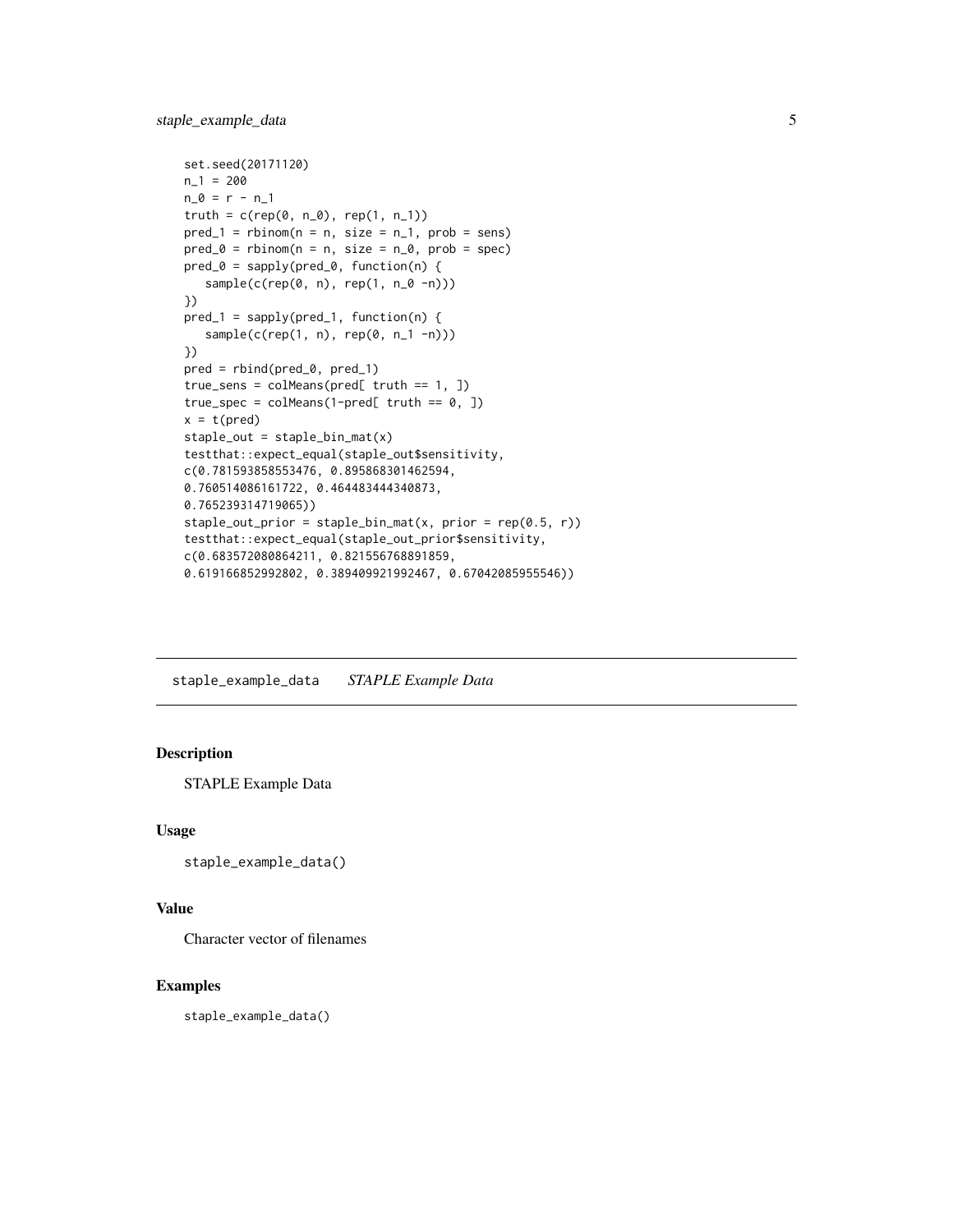#### <span id="page-5-1"></span><span id="page-5-0"></span>Description

STAPLE on Multi-class matrix

#### Usage

```
staple_multi_mat(
  x,
  sens_init = 0.99999,
  spec\_init = 0.99999,max_iter = 10000,
  tol = .Machine$double.eps,
 prior = "mean",
 verbose = TRUE,
  trace = 25,
  ties.method = c("first", "random", "last"),
  drop_all_same = FALSE
\mathcal{L}
```
#### Arguments

| $\mathsf{x}$           | a nxr matrix where there are n raters and r elements rated                                                   |
|------------------------|--------------------------------------------------------------------------------------------------------------|
| sens_init              | Initialize matrix for sensitivity (p)                                                                        |
| spec_init              | Initialize matrix for specificity (q)                                                                        |
| $max$ <sub>-iter</sub> | Maximum number of iterations to run                                                                          |
| tol                    | Tolerance for convergence                                                                                    |
| prior                  | Either "mean" or a matrix of prior probabilities,                                                            |
| verbose                | print diagnostic messages                                                                                    |
| trace                  | Number for modulus to print out verbose iterations                                                           |
| ties.method            | Method passed to max.col for hard segmentation                                                               |
| drop_all_same          | drop all records where they are all the same. DO NOT use in practice, only for<br>validation of past results |

#### Value

List of matrix output sensitivities, specificities, and matrix of probabilities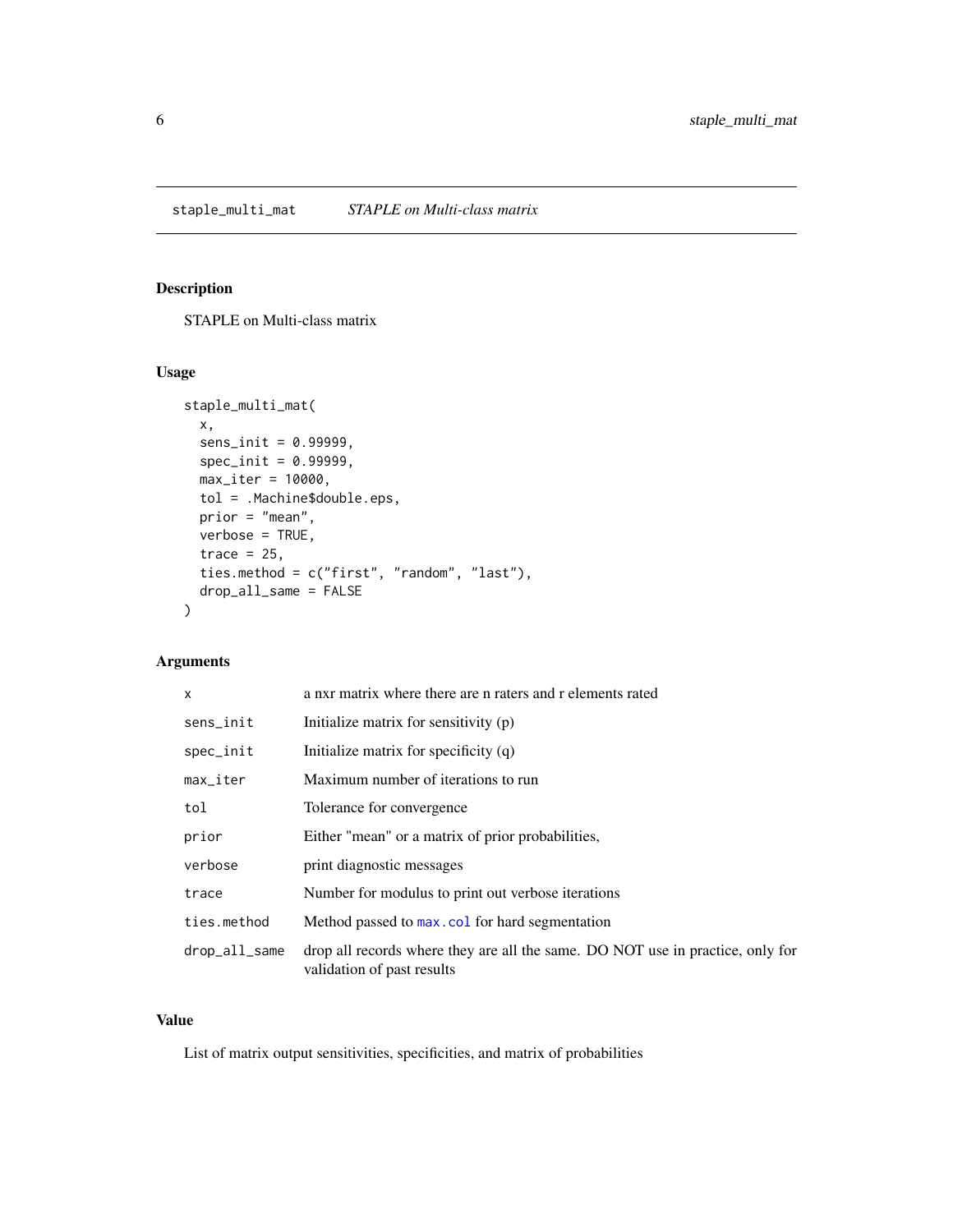staple\_multi\_mat 7

#### Examples

```
rm(list = ls())x = matrix(rbinom(5000, size = 5, prob = 0.5), ncol = 1000)sens_init = 0.99999
 spec_init = 0.99999
 max_iter = 10000
 tol = .Machine$double.eps
 prior = "mean"
 verbose = TRUE
 trace = 25ties.method = "first"
res = staple_multi_mat(x)
```